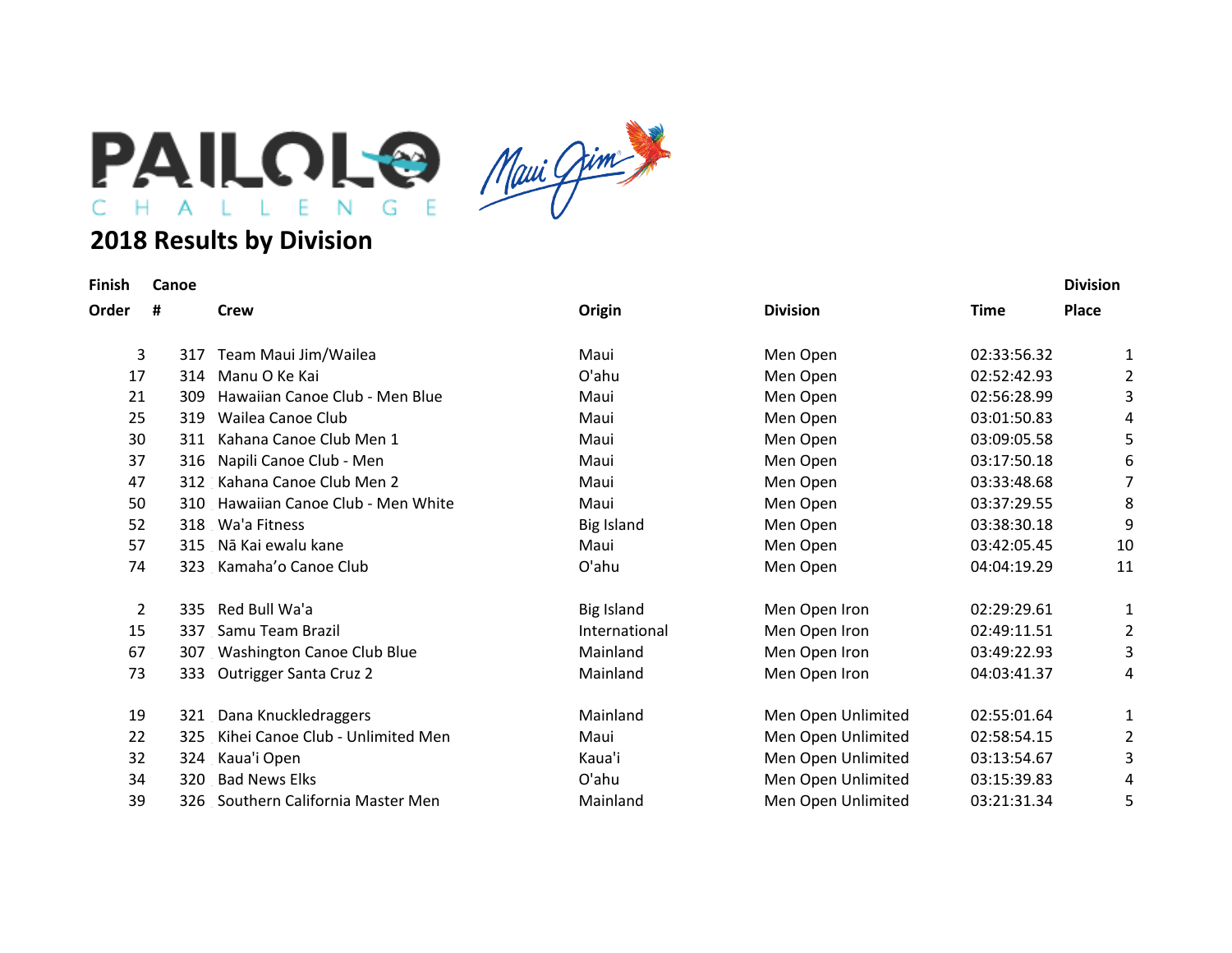| 4            | 330 Kamiki Ma                          | International     | Men Open Iron Unlimited | 02:34:42.24 | 1                       |
|--------------|----------------------------------------|-------------------|-------------------------|-------------|-------------------------|
| 6            | Huinalu/Oceania Yellow<br>328          | O'ahu             | Men Open Iron Unlimited | 02:36:55.73 | $\overline{2}$          |
| 7            | Huinalu/Oceania<br>327                 | O'ahu             | Men Open Iron Unlimited | 02:37:12.24 | 3                       |
| 13           | 338 Wa'akapaemua                       | Moloka'i          | Men Open Iron Unlimited | 02:47:56.14 | 4                       |
| 18           | 331 Keaukaha Canoe Club                | <b>Big Island</b> | Men Open Iron Unlimited | 02:54:50.23 | 5                       |
| 20           | 336 Ruahatu                            | International     | Men Open Iron Unlimited | 02:55:46.75 | 6                       |
| 27           | 332 Outrigger Santa Cruz 1             | Mainland          | Men Open Iron Unlimited | 03:03:30.55 | 7                       |
| 59           | Ka Māmalahoe/Renegades<br>329          | O'ahu             | Men Open Iron Unlimited | 03:44:24.47 | 8                       |
| 61           | Palani Launa<br>334                    | International     | Men Open Iron Unlimited | 03:46:00.04 | 9                       |
| 23           | 214 Healani                            | O'ahu             | Mixed Open              | 03:18:54.96 | $\mathbf{1}$            |
| 44           | 217 Lae'ula o Kai - Mixed Open         | Maui              | Mixed Open              | 03:51:40.96 | $\overline{2}$          |
| 45           | 218 Na Keiki O Ka Moi                  | O'ahu             | Mixed Open              | 03:52:35.92 | 3                       |
| 60           | 219 Oceanside                          | Mainland          | Mixed Open              | 04:05:32.26 | 4                       |
| 76           | 216 Kaimanu                            | Mainland          | Mixed Open              | 04:34:15.90 | 5                       |
| 14           | 230 Hulakai Da Hui                     | <b>Big Island</b> | Mixed Open Unlimited    | 03:08:59.61 | $\mathbf{1}$            |
| 28           | 228 Team Maui Jim Wahine               | Oahu              | Women Open              | 03:27:01.88 | $\mathbf{1}$            |
| 31           | 222 Hui Nalu                           | O'ahu             | Women Open              | 03:32:10.14 | $\overline{\mathbf{c}}$ |
| 40           | 224 Kihei Canoe Club - Open Women      | Maui              | Women Open              | 03:48:22.85 | 3                       |
| 56           | 227 Santa Barbara Outrigger Canoe Club | Mainland          | Women Open              | 04:01:31.86 | 4                       |
| 58           | 221 Hawaiian Canoe Club - Women White  | Maui              | Women Open              | 04:02:31.79 | 5                       |
| 62           | 225 Na Kai Ewalu Wahine                | Maui              | Women Open              | 04:06:34.07 | 6                       |
| 70           | 226 Puna Canoe Club                    | <b>Big Island</b> | Women Open              | 04:12:03.29 | 7                       |
| 71           | 223 Kailua Canoe Club (Leis)           | O'ahu             | Women Open              | 04:14:16.70 | 8                       |
| 78           | 220 Hawaiian Canoe Club - Women Blue   | Maui              | Women Open              | <b>DNF</b>  | 9                       |
| $\mathbf{1}$ | 111 Washington Canoe Club Women        | Mainland          | Women Open Iron         | 03:46:42.93 | $\mathbf{1}$            |
| 12           | 110 Napili Canoe Club - Women          | Maui              | Women Open Iron         | 04:03:07.51 | $\overline{2}$          |
| 49           | 231 Kahana Canoe Club Women            | Maui              | Women Open Unlimited    | 03:57:01.78 | $\mathbf{1}$            |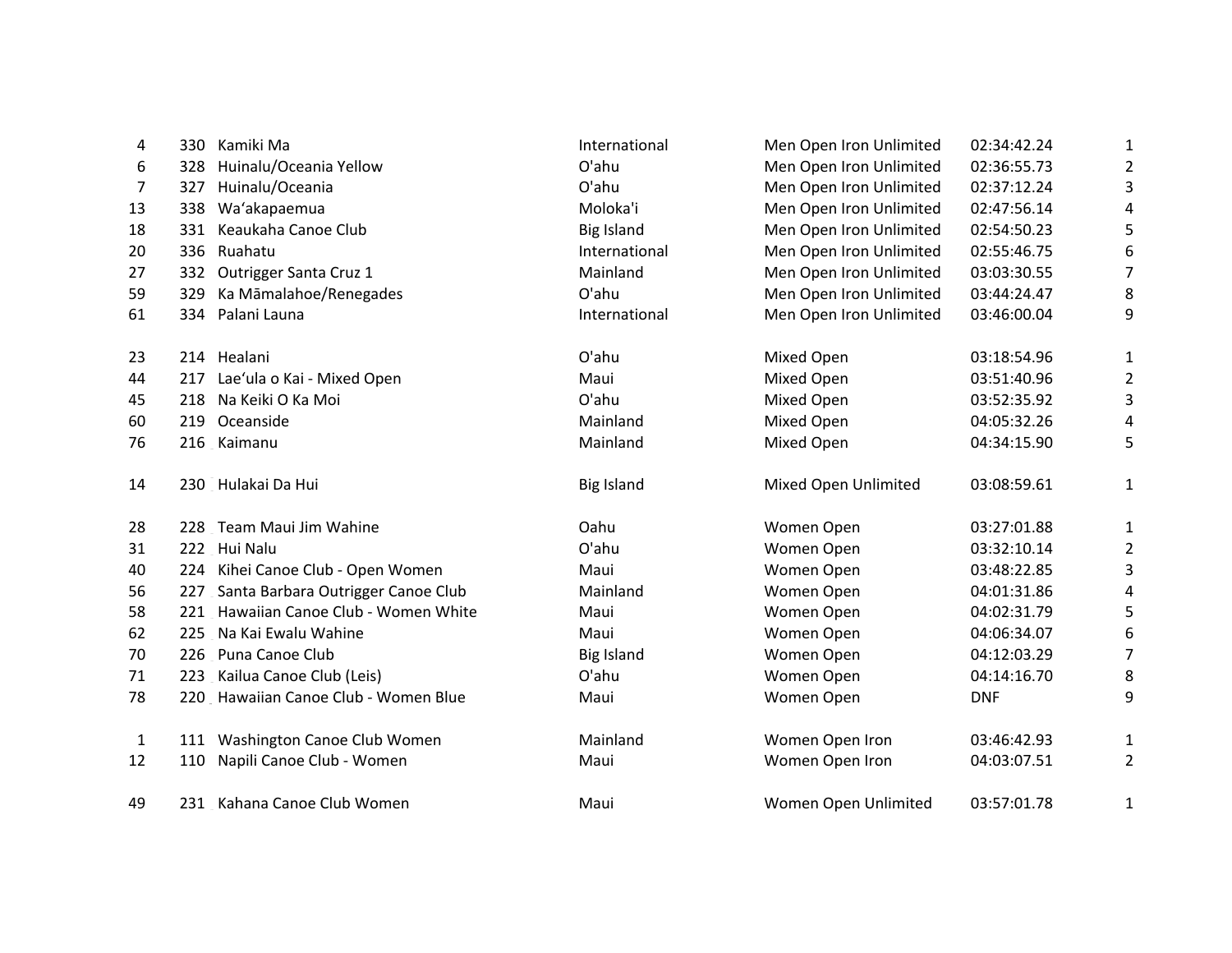| 38 | 300 Pu'uwai Canoe Club           | Kaua'i            | Men 40+      | 03:21:22.03 | 1                         |
|----|----------------------------------|-------------------|--------------|-------------|---------------------------|
| 41 | 306 RHKYC Renegades              | International     | Men 40+ Iron | 03:28:30.86 | $\mathbf{1}$              |
| 46 | 301 Aotearoa                     | International     | Men 40+ Iron | 03:32:41.19 | $\overline{2}$            |
| 54 | 305 Outrigger Santa Cruz 3       | Mainland          | Men 40+ Iron | 03:40:30.33 | 3                         |
| 55 | 308 Washington Canoe Club White  | Mainland          | Men 40+ Iron | 03:41:24.54 | 4                         |
| 63 | Kikaha Northwest<br>304          | Mainland          | Men 40+ Iron | 03:47:44.04 | 5                         |
| 66 | 302 Imua OCC                     | Mainland          | Men 40+ Iron | 03:49:19.19 | 6                         |
| 77 | 303 Jericho                      | International     | Men 40+ Iron | 04:18:18.28 | $\overline{7}$            |
| 43 | 201 Lae'ula o Kai - 40 Women     | Maui              | Women 40+    | 03:49:30.86 | $\mathbf{1}$              |
| 65 | 200 Kaikuahine O Ke Kai          | Mainland          | Women 40+    | 04:08:29.79 | $\overline{2}$            |
| 16 | 202 Hawaiian Canoe Club - 50 Men | Maui              | Men 50+      | 03:12:23.70 | $\mathbf{1}$              |
| 35 | 203 Kai O Pua Men 50             | <b>Big Island</b> | Men 50+      | 03:37:35.64 | $\overline{2}$            |
| 48 | 206 Waikoloa Canoe Club          | <b>Big Island</b> | Men 50+      | 03:55:52.00 | 3                         |
| 64 | 205 Kamamalahoe 50 Men           | O'ahu             | Men 50+      | 04:08:21.63 | 4                         |
| 5  | 103 Kailua Masters 50 Women      | O'ahu             | Women 50+    | 03:56:44.02 | 1                         |
| 8  | 105 Lae'ula o Kai - 50 Women     | Maui              | Women 50+    | 03:59:33.80 | $\overline{2}$            |
| 10 | 106 Pacific Aunties              | International     | Women 50+    | 04:00:32.92 | $\ensuremath{\mathsf{3}}$ |
| 11 | 101 Cage Free Wahine             | Mainland          | Women 50+    | 04:00:45.34 | 4                         |
| 26 | 104 Kihei Canoe Club - 50 Women  | Maui              | Women 50+    | 04:22:59.47 | 5                         |
| 33 | 102 Hiki No Five-O               | O'ahu             | Women 50+    | 04:34:28.54 | 6                         |
| 24 | 207 Hawaiian Canoe Club - 60 Men | Maui              | Men 60+      | 03:20:57.89 | $\mathbf{1}$              |
| 29 | 232 Hui Nalu Master 60's         | O'ahu             | Men 60+      | 03:07:50.32 | $\overline{2}$            |
| 42 | 210 Texaco 60's                  | O'ahu             | Men 60+      | 03:49:21.63 | 3                         |
| 69 | 208 Kahana Uncles                | Maui              | Men 60+      | 04:11:45.67 | 4                         |
| 79 | 209 Kihei Canoe Club - 60 Men    | Maui              | Men 60+      | <b>DNF</b>  | 5                         |
| 75 | 107 New Hope                     | O'ahu             | Women 60+    | 04:26:28.51 | $\mathbf{1}$              |